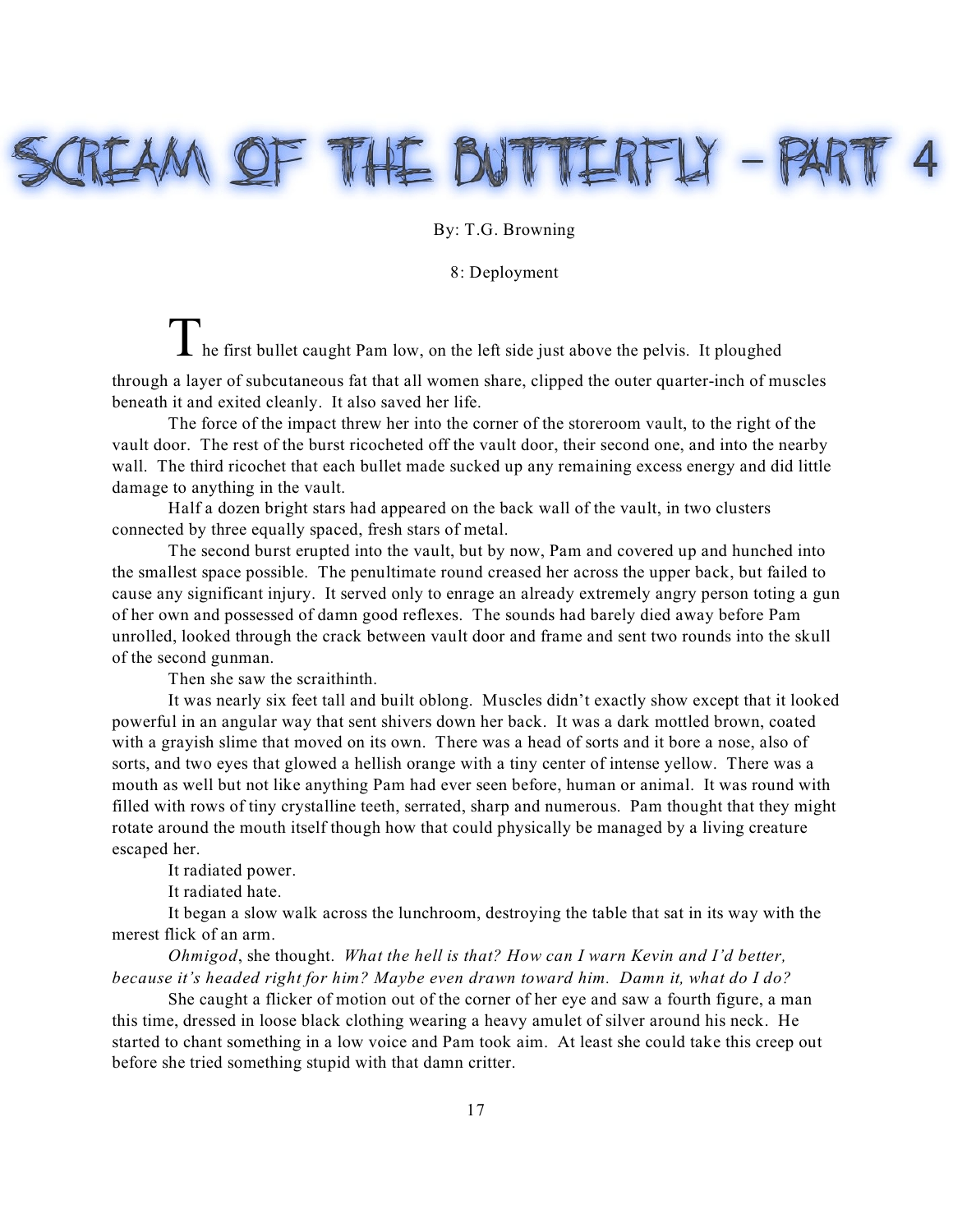There was a flash of intense light and the fourth figure screamed once, thinly; he almost got his hands to his head before collapsing like a rag doll. His entire head was wreathed in smoke and Pam smiled grimly.

Kevin apparently had been alert; scratch one magician. Now what to do with the other thing?

Pam froze, all too aware that she didn't have enough knowledge to do *anything*. This was Kevin's area of expertise. His sphere. She had to fill some of his gaps but this was one of *hers*. She'd have to trust him to do it and that left only one thing for her.

They'd all come out of the same door so Pam decided to find out how many more there might be. And keep them, at least, off Kevin's back. She got up, took a couple of deep breaths and then darted from the vault to the doorway sporting two crumpled bodies. She leapt over them and through the door.

Pam landed in a world far away.

# 9: Counter

Kevin felt himself lifted up into the air and the face of the scraithinth appeared before him the flickering of the yellow sparks impenetrably alien and unreadable. The mouth worked slowly, as if the creature chewed a lip, a nervous gesture, an unconscious trait that meant something? Kevin could only guess.

He rather hoped it wasn't a sign of hunger.

Kev gathered what strength he could, though he doubted that any strength he'd ever possess would have done him much good. To his horror, he suddenly realized that the gray slime covering scraithinth's body was in deliberate motion, slowly working its way toward the thick arms that held him.

Down those same arms.

Some of it oozed from the fists that held him upright by the shirt and jacket, flowing into the material of his clothing. A horrible decaying, acrid odor vapor began to thicken in sooty plumes around him. In another moment, he felt a burning begin on his shoulders. Slowly the pain increased but before he could scream, he found his breath choked off. His lungs took over, refusing to inhale any more of the fumes surrounding him. Kev felt a quite rational, visceral fear that he would suffocate before he could draw another breath.

Suddenly, he felt himself falling free, his shirt and jacket shredding away as the grayish slime weakened and dissolved the cloth itself.

His feet hit the ground and with desperate adrenaline strength, Kevin sprawled backwards, his lungs still burning. He managed to sprawl into a roll, only to come up against the wall of the hallway.

He gasped, his need for oxygen finally overriding the instinctive refusal of his lungs to take in air that burned, and scrabbled with his feet frantically, distancing himself from the earth elemental. He couldn't get his feet underneath himself but that didn't matter. The pedaling, scrabbling staccato of his heels against the floor gave him some movement; he concentrated on that.

The gray slime seemed to hunch on the still extended arms and fists of the creature and Kevin had no doubt that if it got much closer, the corrosive ooze would find a way to get to him, digest him alive so that horrible mouth could suck him up like a malt shop soda. He kicked out, dropped his left shoulder and back rolled again, only this time he hit nothing and managed to gain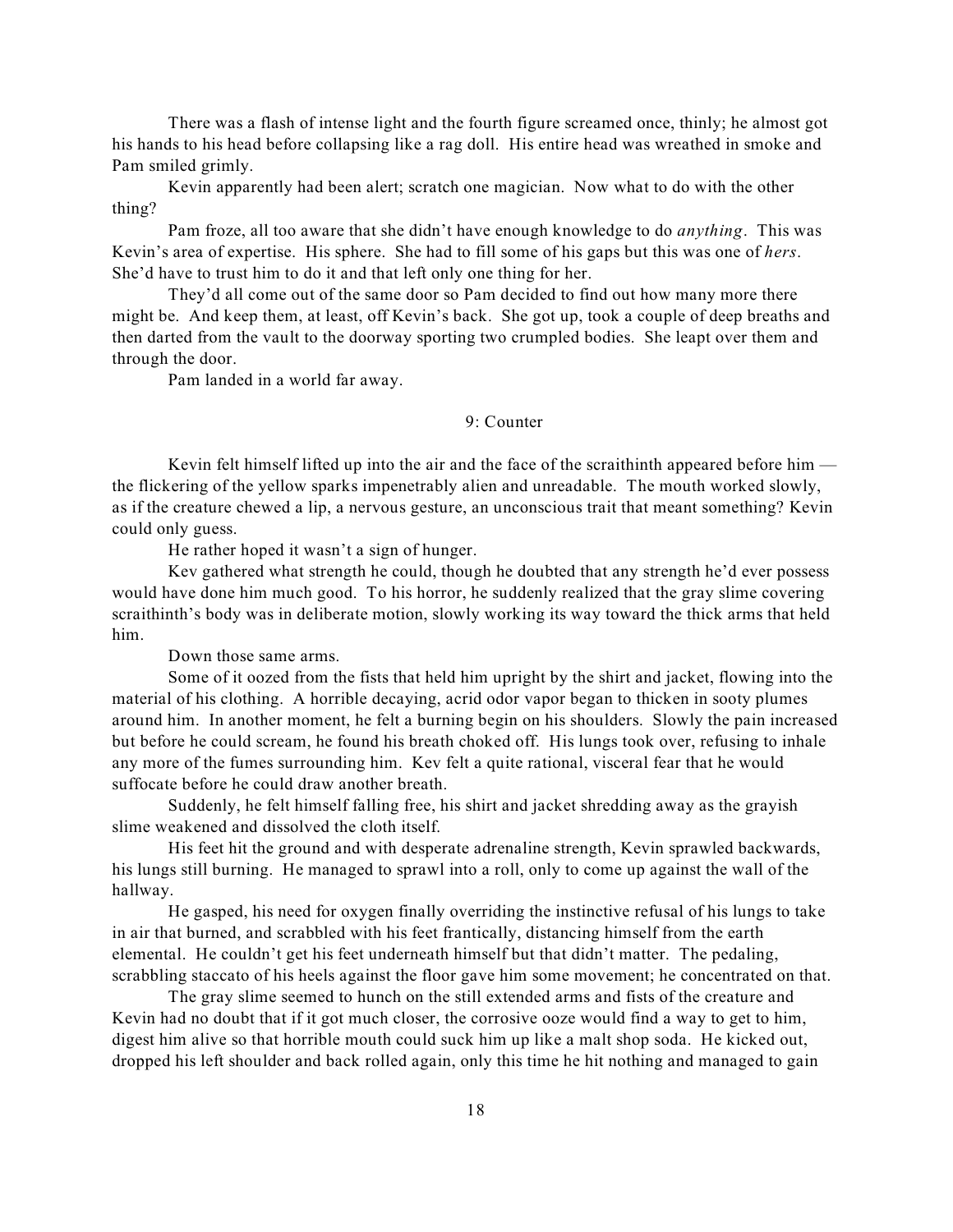his feet as he came around.

He backpedaled several more yards before he turned and *ran*.

Without thinking, he dodged and it was well that he did. A fuming mass of gray sped by him to his right, to land on the floor of the hallway a dozen feet in front of him. He leapt it and then threw himself into Paige's office, slammed the door, locked it and then looked for something with which to block the door. Adrenaline fueled muscles jerked a heavy filing cabinet sideways, across the door and he paused just long enough to take stock. His lungs hurt, but still seemed to work. His shoulders burned but they, too, still seemed to be functional. He felt terribly weak, sick even to the point of retching; his mouth and throat were burned and parched and filled with the dust of fear and death.

*Pam!* He had to keep that thing occupied and away from her. She'd have no chance against it.

But maybe she did — she'd been able to keep a demon at bay by herself once, but would she be wise enough to keep far enough away from that monstrosity in the hallway? He'd have to hope she would. He didn't have a lot of choices right now and everything depended upon him to come up with a way to counter the scraithinth.

He heard a slow tread, accompanied by creaking of the strained wooden floor of the old house and cast around quickly for materials. He had to find something with which to work and he didn't have much time.

He spotted a small refrigerator set on a counter in the corner and crossed to it, jerked open the door and scanned inside. Cola, soft drinks, bottled water  $-$  ice? Yes, there was a freezer shelf and a tray of ice cubes. Not many but it might be enough. Kevin glanced around further but didn't see much else. Paige didn't appear to be a muncher of any sort.

He snapped his head back to the refrigerator and grabbed the bottled water. Yes! It was carbonated. He quickly grabbed the ice tray and a paper plate holding yeast rolls, dumped the rolls and took everything back to Paige's desk. Now, if there was any... he went through the desk quickly, throwing stuff left and right just as the first of a series of heavy, resounding thuds came from the door. The wood began to splinter and smoke; an acrid stench began to seep into the room.

Kevin's knowledge of the different elementals wasn't profound — no human being could have ever claimed detailed knowledge. In fact, most humans had never encountered anything other than the prime species of each element — the one that was most prevalent and intelligent, capable of limited human understanding and communication. Sylphs for air, gnomes and dwarves for earth, undines for sea or water and salamanders for fire, though most of the contacts with salamanders had been with the quixotic, lower forms rather than the intelligent species that existed.

Scraithinth had had no contacts with humans, as far as Kevin knew. It was only because he'd encountered sylphs in a friendly and communicative mood one afternoon, several years before, that he even had heard of that powerful, hated, earth elemental species.

But it *was* an elemental – with exploitable weaknesses. Air eroded earth as did water and water could also weaken earth, disastrously so if applied correctly. Fire appeared to be much less effective than he would have hoped, but that made sense when one considered that this elemental species was a deep one, one that inhabited deep places of the earth. That implied heat, a lot of it.

So perhaps *cold* could be effective. Stiffening it, causing the elemental to slow down, become brittle or rigid.

Breakable? He'd see.

He finally found what he wanted and pulled forth a small box of mints.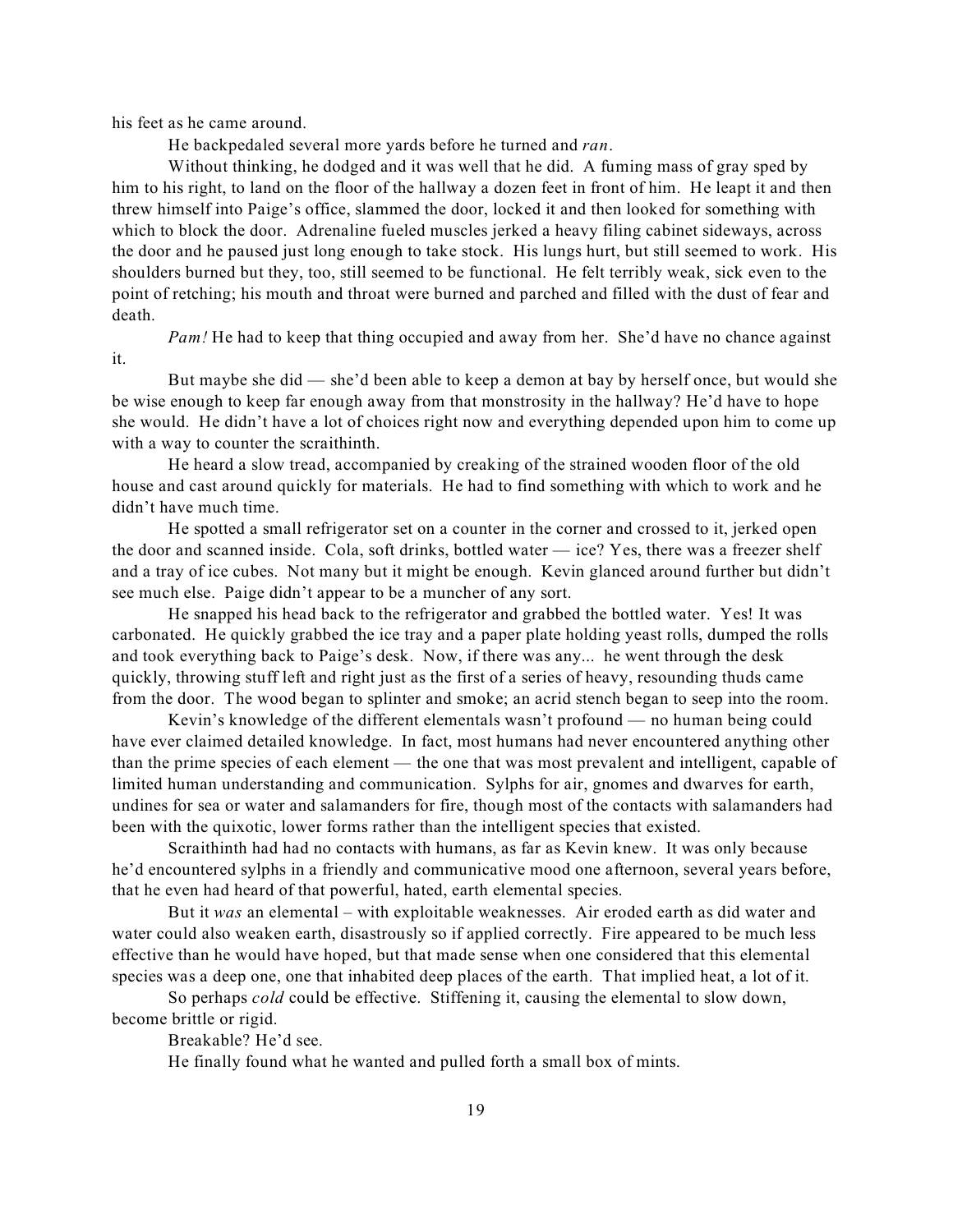#### 10: Landing

It was a jungle. A damn, bloody hot, steaming jungle. Pam went to the ground, hoping to avoid any quick encounter with some watchful sentry and the ground squished underneath her. She didn't see signs of a guard but she doubted she'd be so fortunate.

She was right. She heard a crackle and felt a wash of heat above her and every hair on her body tried to stand up straight and alone. Pam rolled to one side and tracked with her Berretta, coming up with a target almost immediately. She fired twice and continued to roll.

A second crackle and a searing wash of heat accompanied the electric discharge she sensed. This time she had her target before she even finished her roll and twice more she shot. She reversed direction immediately, but it wasn't necessary. She'd caught both guards by surprise and killed both before they knew they were in a fight.

That didn't mean she was safe. Pam scrambled to her feet and did her best to fade into the brush around her. Once concealed, she took a couple of deep, shuddering breaths and took stock of the situation, while she took ejected her nearly spent magazine and slapped in her backup. This had better end soon; she was running low on bullets. She pocketed the nearly spent magazine.

She had absolutely no idea where the hell she was and on top of it all, she wasn't sure she was even in the right place. She couldn't believe that their burglars had calmly stepped out of a jungle into a Boston house. Why she'd landed where she had mystified her but perhaps it was a case of the portal being close by — she hoped that was the case, otherwise she had no clue how she'd return.

Kevin didn't have anybody protecting his back.

Pam felt like screaming in frustration but put herself mentally into martial arts mode. Her breathing slowed. She mentally cast around and discovered that she retained some of the perceptions she acquired during the Wired case. She became aware, dimly at first, of a presence nearby, a heavy, ponderous block of anger and bitter hatred. An onlooker would have seen her face grow pale as she located the presence.

It primarily dwelled *below* her. She also noticed small fireflies of energy that she decided corresponded to nearby humans. They were converging upon the spot where the two bodies lay.

Pam asked herself if she trusted her scanning of the situation and mentally shrugged. She had little choice. With a great deal of care she formed the mental pattern that she'd learned from a shadow dancer named Morgan and stepped into it, effectively blocking anything or anyone from detecting her presence. It took far more energy than she had remembered but it still worked. She was in some sort of nether region, a place between realities, invisible to human and most magical senses.

In a few moments, the soft sounds of speech came from two different positions about five yards away. They were separated by a good ten feet but she detected a slight movement of the dark green bushes between them. There was an open spot about the size of a car between the bushes and herself and she recognized the dark pooling near the closest bush to be blood. She saw neither body of the two men she'd shot but knew they were there.

A minute passed. Then she again heard soft words, this time in a language she thought must be Chinese, and then a figure detached itself from the bushes and entered the small clearing. Like the last two men she'd shot, the figure was simply dressed in dark gray with a mottled pattern of lighter gray-green mixed in. A second figure emerged. Then a third.

The third figure was dressed in lighter colored clothes and wasn't armed. He was of Oriental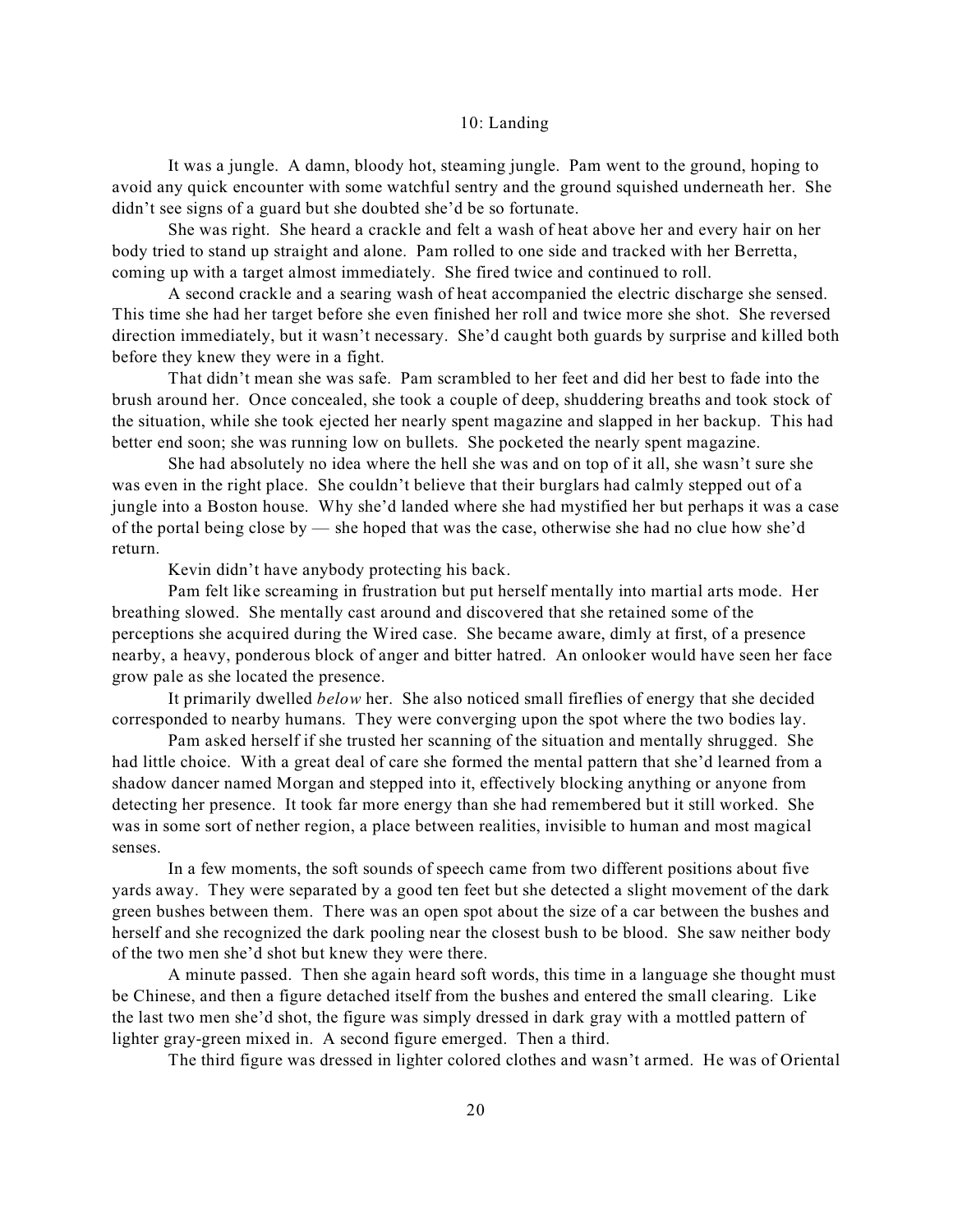extraction but she knew nothing further. He looked grim and gestured to the first two figures, his voice pitched so low that she couldn't make out individual syllables. With a reluctant look, the two men holstered very oddly shaped hand guns of some kind and began dragging the bodies of the two men she'd killed out into the clearing.

What in hell was going on here?

How did gunmen, elementals and a bloody Asian jungle all fit together? In spite of her concern for Kevin, the desperate need to get back to help him, she found herself concentrating on the whys and hows which presented themselves.

Industrial espionage? That fit rather well. International industrial espionage as it happened. Silicon wafers. Doping?

*Don't be absurd, Pam*, she thought. The doping Kevin spoke of had nothing to do with narcotics of any kind. That sort of doping dealt with putting microscopic amounts of other elements into a silicon crystal.

The two men examined the two bodies and reported to the third figure, apparently noting the rather mundane, ordinary, 9mm bullet wounds they found. The third figure, obviously in command, snarled and looked around, trying to figure out just what had happened and where the intruder might be. For an odd moment, Pam felt a bit of kinship with the bastard. Military, police, private investigator — any of the three found themselves at a loss when they encounter wild magic and elemental forces. Fingerprints and laser sights weren't effective when coming to grips with chaos.

#### 11: Rebound

Kevin's full kit had been spread out in the hallway where he had been trying to trace the movement patterns from the break-in. His resources were limited to what he could find quickly, but that didn't mean he had nothing to work with.

He cleaned out his pockets, dumping the mini-emergency kit he always kept with him. More than once it had saved his neck and it might do so once again. He glanced around, spotted a stapler and dumped five of the breath mints onto the table and pulverized them with the stapler. He also grabbed the crushed staple and put it to one side before punching the stapler twelve more times. He put the staples together and then unfolded the foil pouch.

He kept various herbs in the foil and this time he only needed one of them, so he put all but the anise seeds into a pile, wrapped them in a sheet of computer paper and stuffed them in a back pocket. He crushed the remaining anise seeds using the stapler and put the used, bent staples to one side as well.

The metal didn't matter in this case, but the sympathetic magic they represented and the residual dimensionally augmented and amplified force of his pounding would either break or make his defense. A loud thud from the door distracted him for a moment and he glanced over at it, to see a puff of vapor erupt from between the door and the overturned filing cabinet.

The scraithinth looked to be having more trouble than it had counted on. The door was a solid core metal door and while metal may come from the earth, the alloy used in the door appeared to be giving it problems. *About time something went my way*.

Kev looked at the crushed mints and added five more to the tabletop, crushed them and put them with the rest.

Quickly now, he fashioned a bowl with half of the foil, placed the crushed anise seeds and mints in it and then lit one of the little birthday cake candles from the emergency pack. He dripped